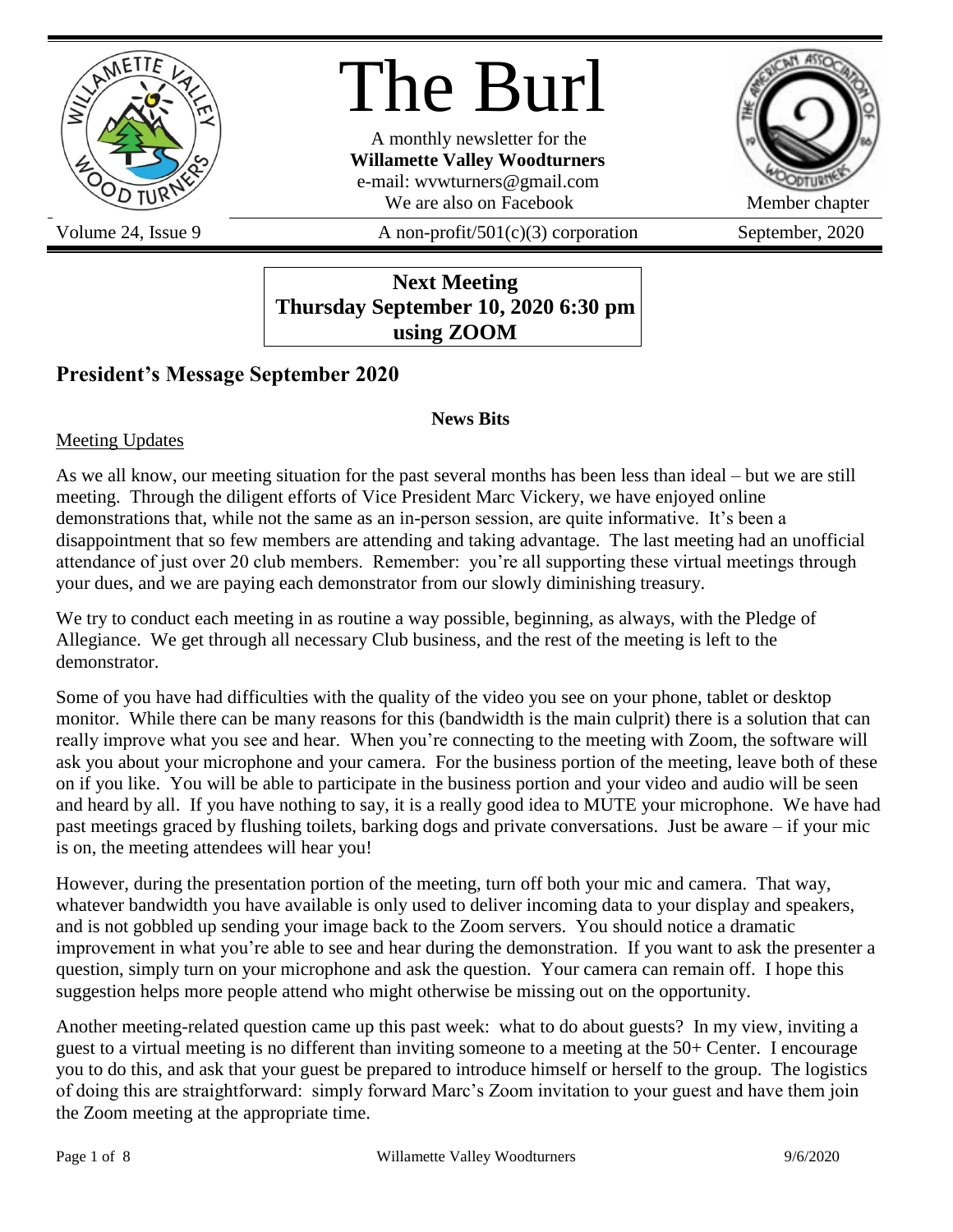#### September Meeting – Important Business

As I mentioned in the June President's Message, this month there will be a motion to temporarily suspend the provision of Article VIII, Section 6 of the club's bylaws dealing with term limits for Club elected officers. The membership will be asked to vote on this motion during the September meeting. Please remember that in order to vote on this matter your dues must be current. You must be participating in the meeting in order to cast your vote.

#### Craft Supply USA

Yes, we still do Craft Supply orders! If you need help, please get in touch with me. You will get an acrossthe-board 10% discount on nearly everything you order (but not on lathes or other items where there is an additional freight charge). This applies as well to sale items. If more than one tool is on an order there can be additional discounts applied as well. Shipping is free so you save there too. I am happy to answer questions about this program and help you take advantage of these savings.

#### Empty Bowls Updates

Darcy will provide another update on the Empty Bowls event during the meeting, and I have one of my own. I am really excited to announce that the Capital Woodcarvers (Salem) has reached out to our club with a great donation of hand-carved wooden spoons to accompany the bowls you are turning for this event. Get a load of this awesome work:



So get out into your shops, chuck up a bowl blank, and …. …Let the Chips Fly!

~~Jeff Zens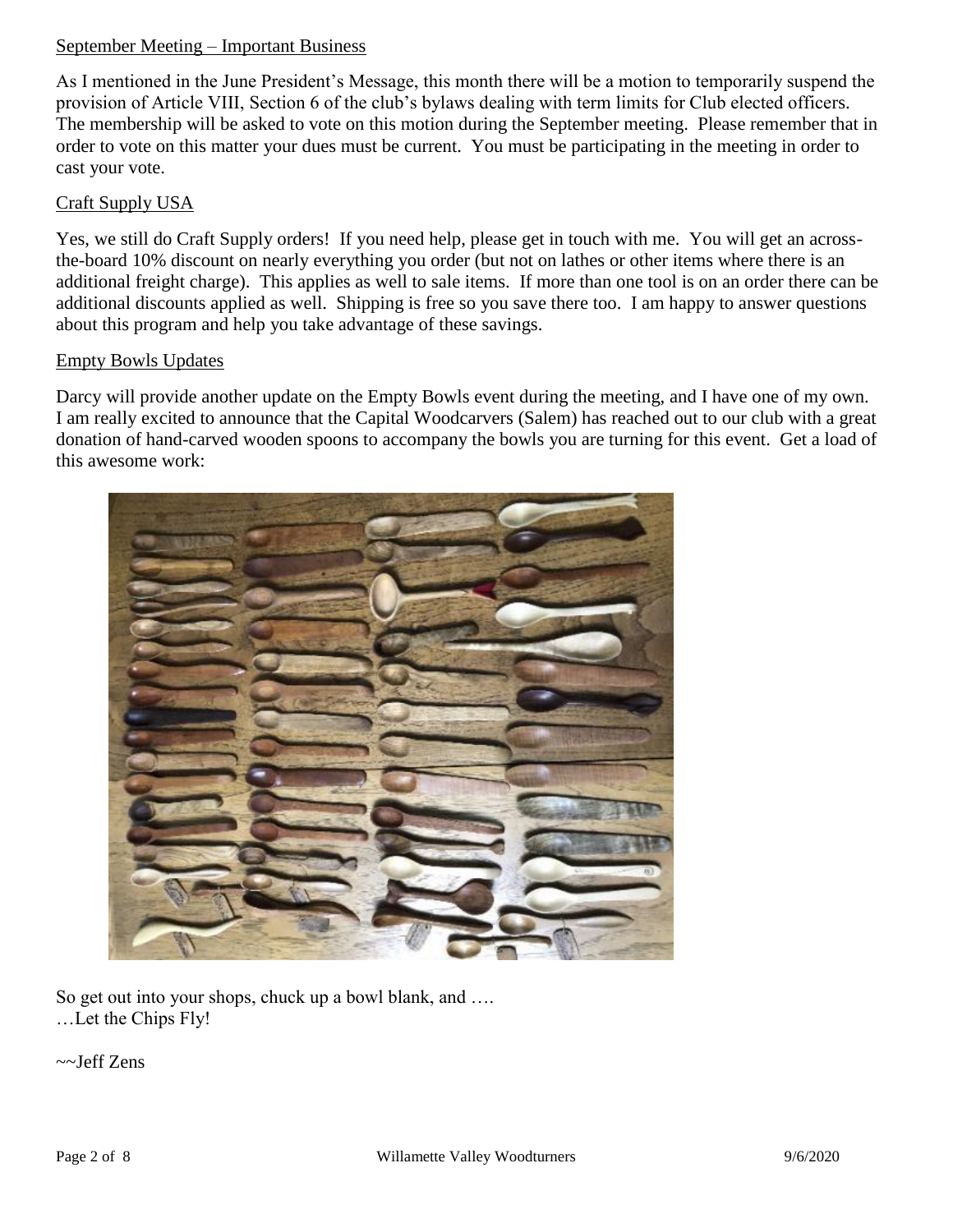# **Upcoming Demonstrators for 2020**

NOTE: due to the Coronavirus, the next several months are undetermined including the ones shown as scheduled. Scheduled meetings are all subject to change.

| <b>Date</b>                                                                                      | <b>Name</b>                                                                           | Website            | <b>Topic</b>                     | <b>Saturday Class</b> |
|--------------------------------------------------------------------------------------------------|---------------------------------------------------------------------------------------|--------------------|----------------------------------|-----------------------|
| 9/10/2020                                                                                        | John                                                                                  | http://www.john    | <b>Wave Bowls</b>                | Not at this time.     |
|                                                                                                  | Beaver                                                                                | beaver.net/        |                                  |                       |
|                                                                                                  |                                                                                       |                    |                                  |                       |
| 10/8/2020                                                                                        | Under consideration. Some possible ideas in the works. Please refer any ideas to Marc |                    |                                  |                       |
|                                                                                                  | Vickery - THANK YOU                                                                   |                    |                                  |                       |
| 11/12/2020                                                                                       | Art                                                                                   | http://artliestman | Demo and class are on the "lost" | Not yet               |
| <b>SUBJECT</b>                                                                                   | Liestman                                                                              | .com/              | wood process"                    |                       |
| <b>TO</b>                                                                                        |                                                                                       |                    |                                  |                       |
| <b>CHANGE</b>                                                                                    |                                                                                       |                    |                                  |                       |
| 12/10/2020                                                                                       | Under consideration. Some possible ideas in the works. Christmas??? Please refer any  |                    |                                  |                       |
|                                                                                                  | ideas to Marc Vickery - THANK YOU                                                     |                    |                                  |                       |
| Please express an interest of ANY Demonstrator or weekend workshop you would like to see to Marc |                                                                                       |                    |                                  |                       |
| Vickery                                                                                          |                                                                                       |                    |                                  |                       |

## **PLEASE NOTE:**

John Beaver will be demonstrating Wave Bowls .You should check him out on the internet at <http://www.johnbeaver.net/>

We will be sending the link to the meeting the Morning of the meeting of September  $10<sup>th</sup>$ .

# **Members NOTE!**

We are planning a **Sawdust Session** for the Sunday following the Meeting. That makes it **September 13th at 9:00** am running to about noon or when the projects are done. There is no particular focus, but if you want to try the Wave Bowl stuff learned from John Beaver, we can do that! Or whatever you want to try.

Please email Marc Vickery if you are planning to join the fun. Last month only one members came and joined Terry and Marc. More would be better, there are 8 lathes! But if you know a thing or two, BRING YOUR KNOWLEDGE. I'm learning stuff just being around Terry and new folks are always teaching me something!

stuff to bring: tools to sharpen, wood if you have it, tools, jigs, snacks, (water bottles available), and all the questions you can imagine.

Location: 820 Cordon Rd, Salem OR. It is Terry Gerros shop. email Marc: [halepaumarc@gmail.com](mailto:halepaumarc@gmail.com)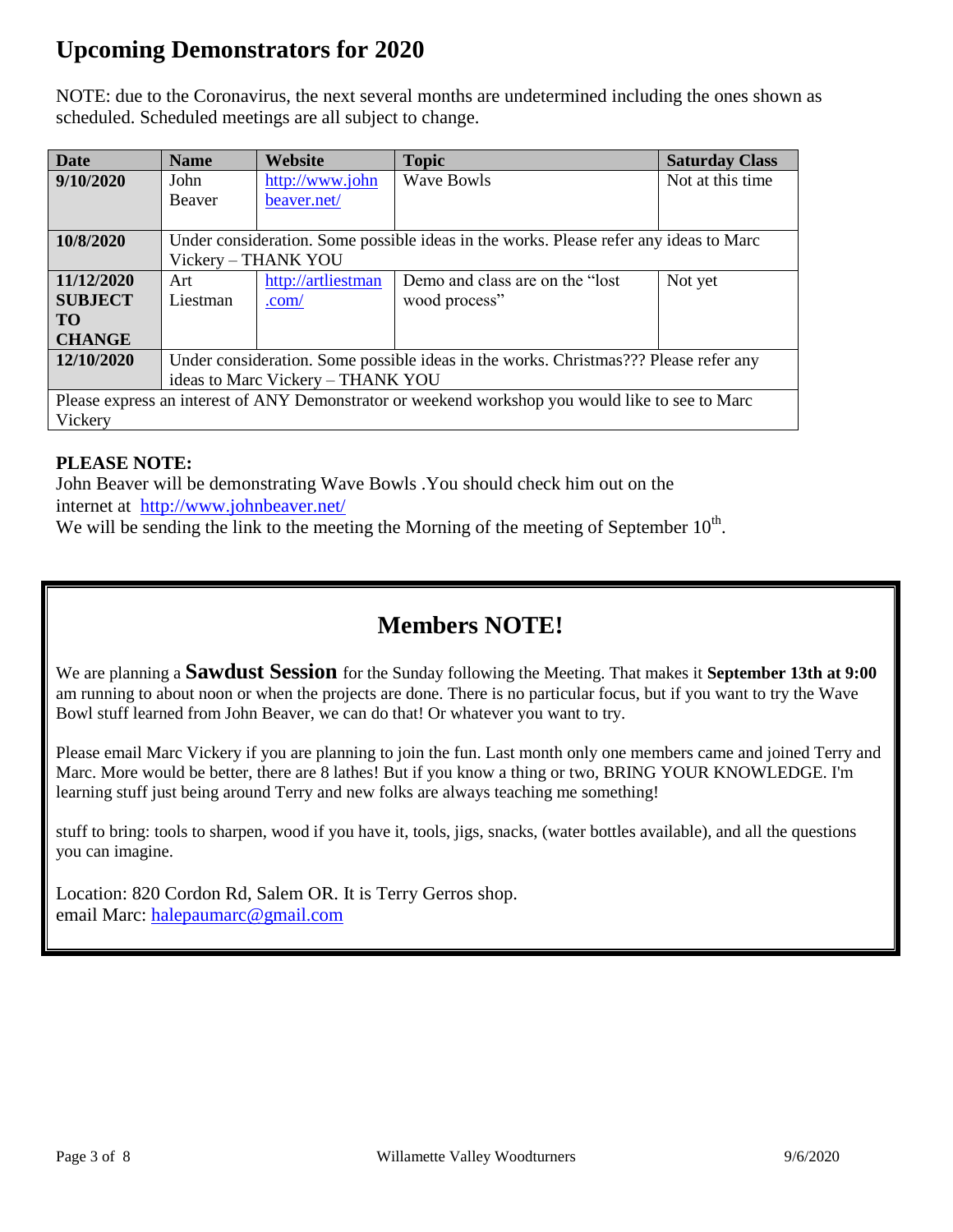

John Beaver personal statement:

After spending over 25 years in Hollywood, filming television commercials, I began experimenting with a lathe I had inherited. Before I even mastered the technique, I could see that I wanted to find a way to give the pieces a little more life. A bowl, or a vase, or a sculpture sits on a shelf and has a form, and there's a certain beauty in that, but I wanted to add movement and energy to that form.

I have always lived near the ocean, and was inspired to bring the motion and rhythm of the waves to a round object. The exploration of that concept led to the "wavy" design which is still the core element of my work today.

I started by placing the design on bowls, because that's kind of the obvious thing to make on a lathe, but as I developed new techniques I found that I could remove the restriction of the vessel and let the design stand alone as a sculptural form.

By working with round forms I found this opportunity to create designs that have no beginning or end. Even as they sit still, you can imagine the design wrapping around the piece and coming back into view, giving rhythm to the design. By moving the shapes around on the piece I found the energy that hopefully gives a feeling of movement to an otherwise static form.

I live in Pacific Palisades, CA with my wife Candy, and two wonderful daughters, Lauren and Rachel. When I'm not in the studio, I enjoy Golf, Paddle Tennis, Skiing, Cycling, Kayaking, Hiking and Bocce.

John has a very long list of awards, achievements, recognitions, publications, and a resume of classes he has taught or been involved with from all over the globe. Please see his website <https://www.johnbeaver.net/>

In addition to his famous wave bowl designs, his website has a gallery of many other art forms including jewelry, vessels and "pumpkins" with removable stems.

Halloween is coming up!

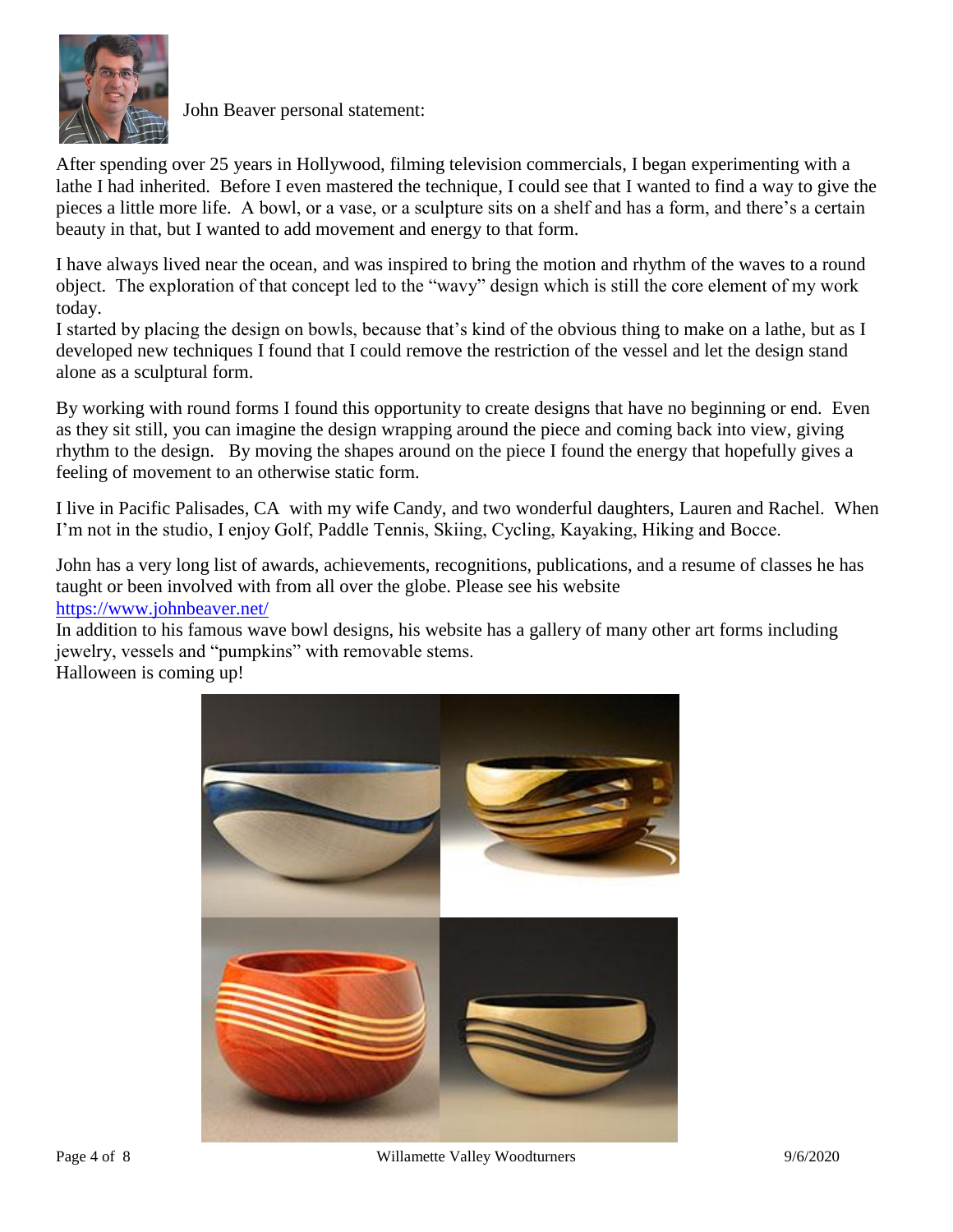

Show and Tell plan for the 9/10/2020 Zoom meeting:

Since we have a demonstrator, the Show and Tell portion will be short. The plan is to end club announcements and Show and Tell by 7:00pm and the demo should run from 7:00 to 9:30 approximately. No actual time limits. Members have probably been working on lots of projects with the virus protocol. Please take some pictures and be willing to discuss the projects as to: wood type, source of wood, inspiration, problems and solutions, and anything you learned in doing the project. Sharing is how we all learn and get inspired.

#### **To bring the photos for Show and Tell to the meeting, PLEASE forward by email to me at my address below.**

In the world of technology, I discovered some members found Zoom a bit of a hurdle. IF YOU want a practice session, please email me a note asking to be invited.

And if you have a best time include it in the email me and we can discuss a time that works for you.

Email to [halepaumarc@gmail.com](mailto:halepaumarc@gmail.com) Call if I can help in any other way.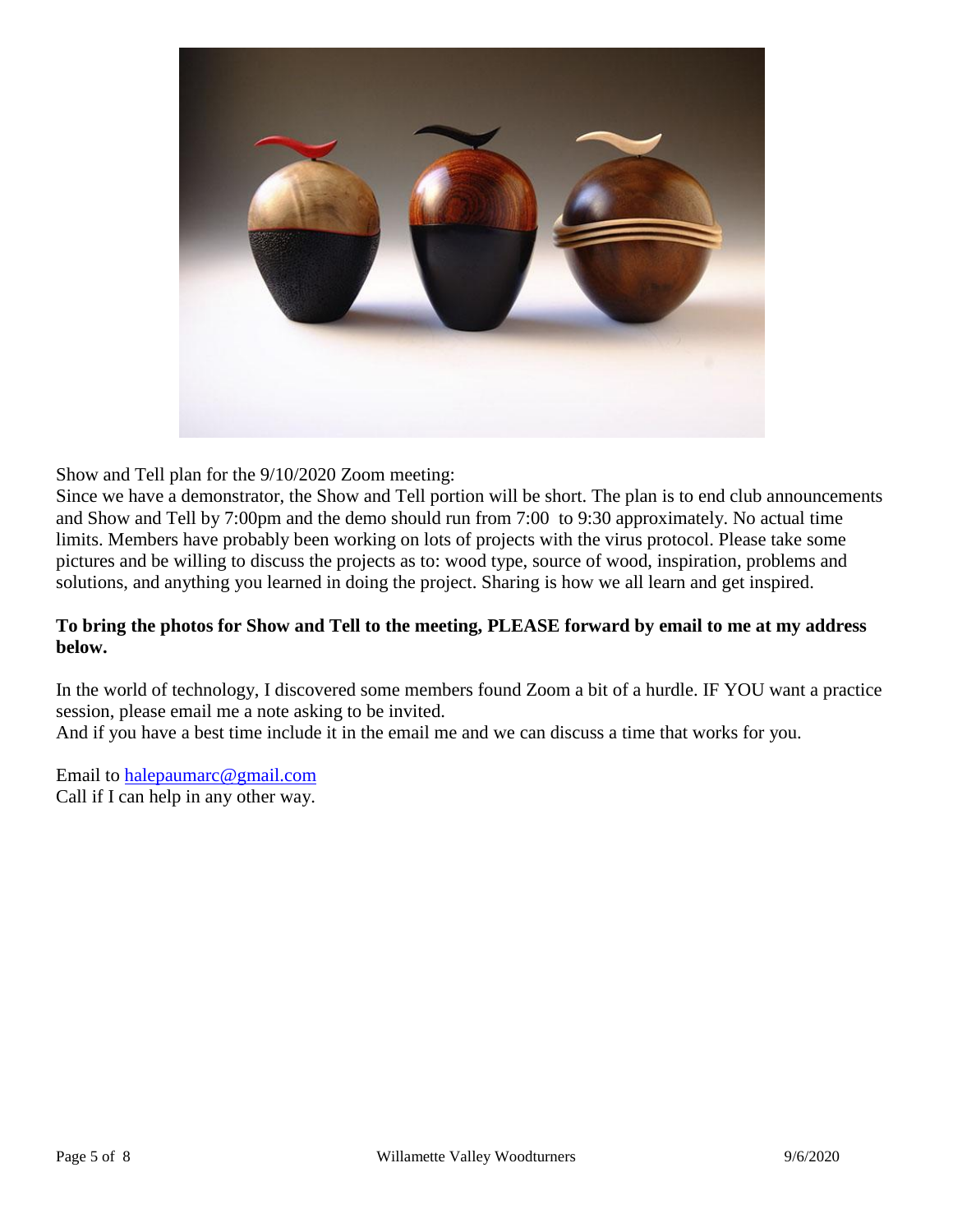# **Aug 13, 2020 Zoom meeting minutes**

Submitted by Milt Engelke, Secretary Willamette Valley Woodturners.

Host: V.P. Marc Vickery – Lyle Jamieson, Traverse City, Michigan

President: Jeffrey Zens call to order 6:30

Pledge of Allegiance

Craft Supply - \$0 no submission anticipated this month

#### Darcy Tataryn – Update for Empty Bowl Program

The Willamette Valley Wood Turners will join the Salem Arts Center empty bowl program already scheduled for November, (prior to Thanksgiving) at the Oregon State Fairgrounds in Salem. It will be a three (3) day event commencing on Friday evening with a special event for members and patrons, open Saturday and Sunday to the general public. Volunteers will be needed to help during the event from the Willamette Valley Wood Turners as well as continued contribution of bowls for the EMPTY BOWL PROGRAM.

Board Resolution to extend the terms of office of the present officers and board members will require a motion and member vote.

Marc Vickery – led discussion on education and presentation of members work.

Several members including Scott Morrison offered show and tell. Scott's offering was a reproduction of an 18<sup>th</sup> century cutting board, a platter and a bowl made from Apple.

An offering from Jim of a Segmented bowl

Demonstration for club was hosted by Lyle Jameson from his home shop in Traverse City, Michigan. Excellent presentation of process, techniques, and finishes. Mr. Jamieson has a web site [https://lylejamieson.com](https://lylejamieson.com/) and educational offerings that are adapted specifically for Zoom meetings and over the internet presentations. His site is detailed with galleries, instructions on attending and enjoying his presentation, a tool store for access to specifically designed tools and remote demonstrations. Follow his threads for greater detail and enjoyment of an accomplished wood turner.

Total attendance for Zoom meeting was 22. We are seeing an increase in the number of participants with each presentation.

Meeting adjourned at 9:15 pm. Excellent detailed presentation and we did not have to clean up the sawdust afterwards.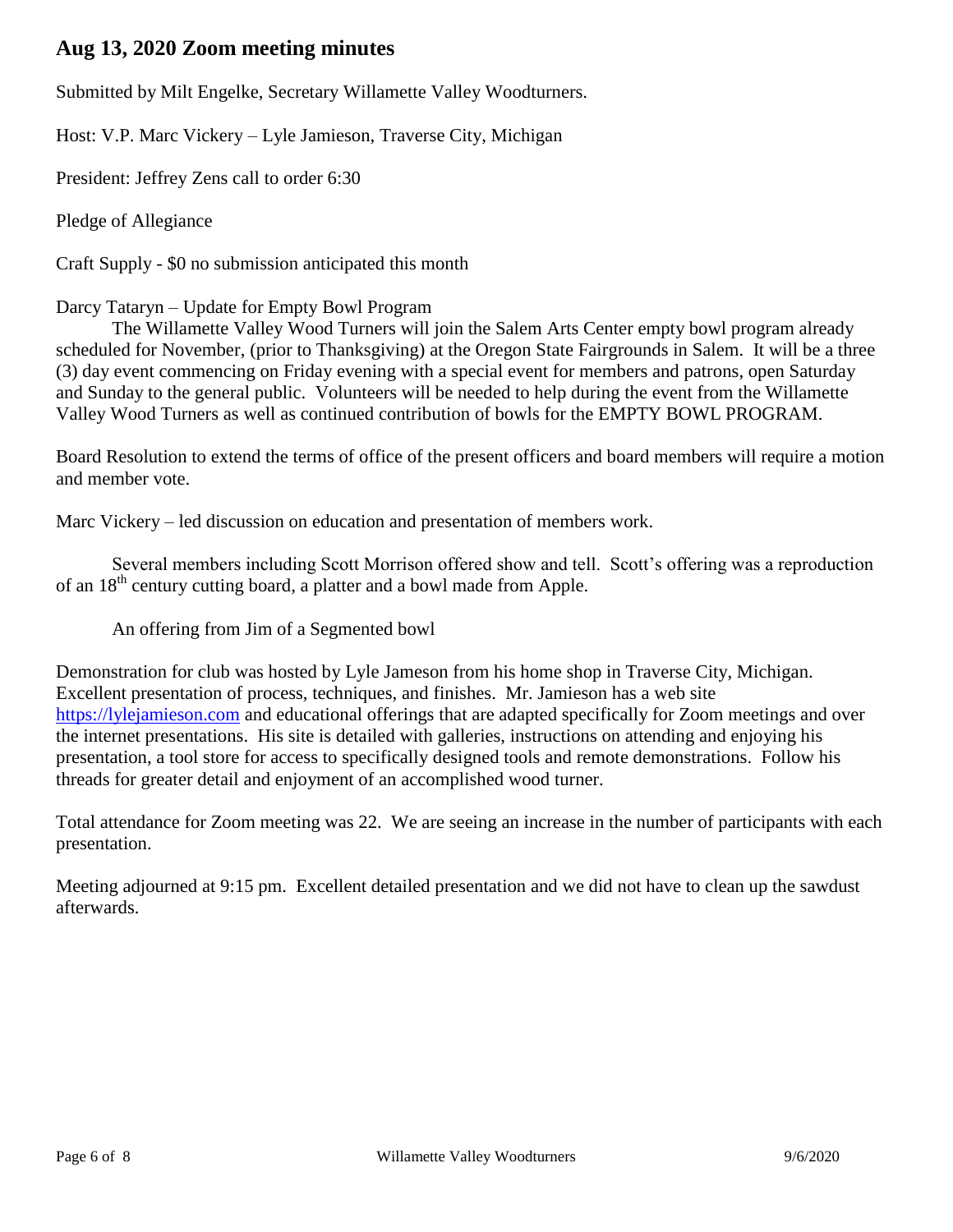# Membership Rewards

### **Chain Sharpening Service** from [Jeff Zens](mailto:PrezWVW@gmail.com)

I have recently purchased an electric chain sharpener and can accurately sharpen your chains and adjust your depth stops for your saw chains. This will restore the chain to "factory-new" condition. Most chains can be sharpened for \$10.00, but longer chains or badly damaged chains might be a little bit more. This service is only available for club members.

# **Library**

A friendly reminder to members with books and/or videos checked out from the library. Please return them at this next meeting.

# **Wood Gathering**

Sign-up sheets will be available to indicate your availability to help with wood gathering. Anyone who learns of a tree or log that is available to the club should notify Gary Dahrens, (503) 260-9778. .

#### **From Terry Gerros**

I am a distributor for Stick Fast CA glue, Sharpfast Sharpening systems, the Holdfast vacuum chucking system and Saburrtooth Carving bits. If you have an interest in these products, give me a call or send me an [email](mailto:gerrost@yahoo.com) for details.

# **Supplies**

The club purchases a few supplies in bulk and sells it to members at club cost. We routinely have superglue (\$5), black or brown superglue (\$10) accelerator (\$10) and Anchorseal (\$9/gal). The club has a small supply of half round protractors (\$6) used to measure the angle ground on a tool, and depth gauges (\$5). HSS Round Tool Bits rods (1/4" x 8") are also available (\$3). Jerry Lelack will have the resale items available at the meetings, except for Anchorseal which is available through [Jeff Zens.](mailto:PrezWVW@gmail.com) You will need to bring your own gallon jug; contact Jeff to make arrangements.

# **Club Member Discounts**

- **Craft Supply**: The club's order will be going out on the Monday following our Club Meeting if our order equals or exceeds \$1,000. Craft Supply gives us a 10% discount plus free shipping on all items, and occasional additional discounts on certain other items and quantity purchases. If you order from the sales items, you will receive the club discount in addition to the sale discount, making many items available at very attractive prices. For detailed instruction for ordering see the article in the [November](http://www.willamettevalleywoodturners.com/newsletters/2015_11_WVW_Newsletter.pdf) 2015 Burl. Questions? See [Jeff Zens](mailto:PrezWVW@gmail.com)
- Club members are registered with **Klingspor's Woodworking Shop** at [www.woodworkingshop.com](http://www.woodworkingshop.com/)  or 800-228-0000, they have your name and will give you a 10% discount.
- If you show your club card at checkout time to the cashier at **Woodcraft** in Tigard they will give you a 10% discount (May not apply to some machinery).
- **Exotic Wood** is offering a discount of 15% off any orders placed at: [www.exoticwoodsusa.com.](http://www.exoticwoodsusa.com/) (This includes sale items and free shipping on orders over \$300). Use promo code ewusaAAW
- **Gilmer Wood** now offers our club a 10% discount on purchases made there. If you haven't been to Gilmer's, it is well worth the trip to Portland, if only to make your mouth water and make you cry if you leave empty handed.